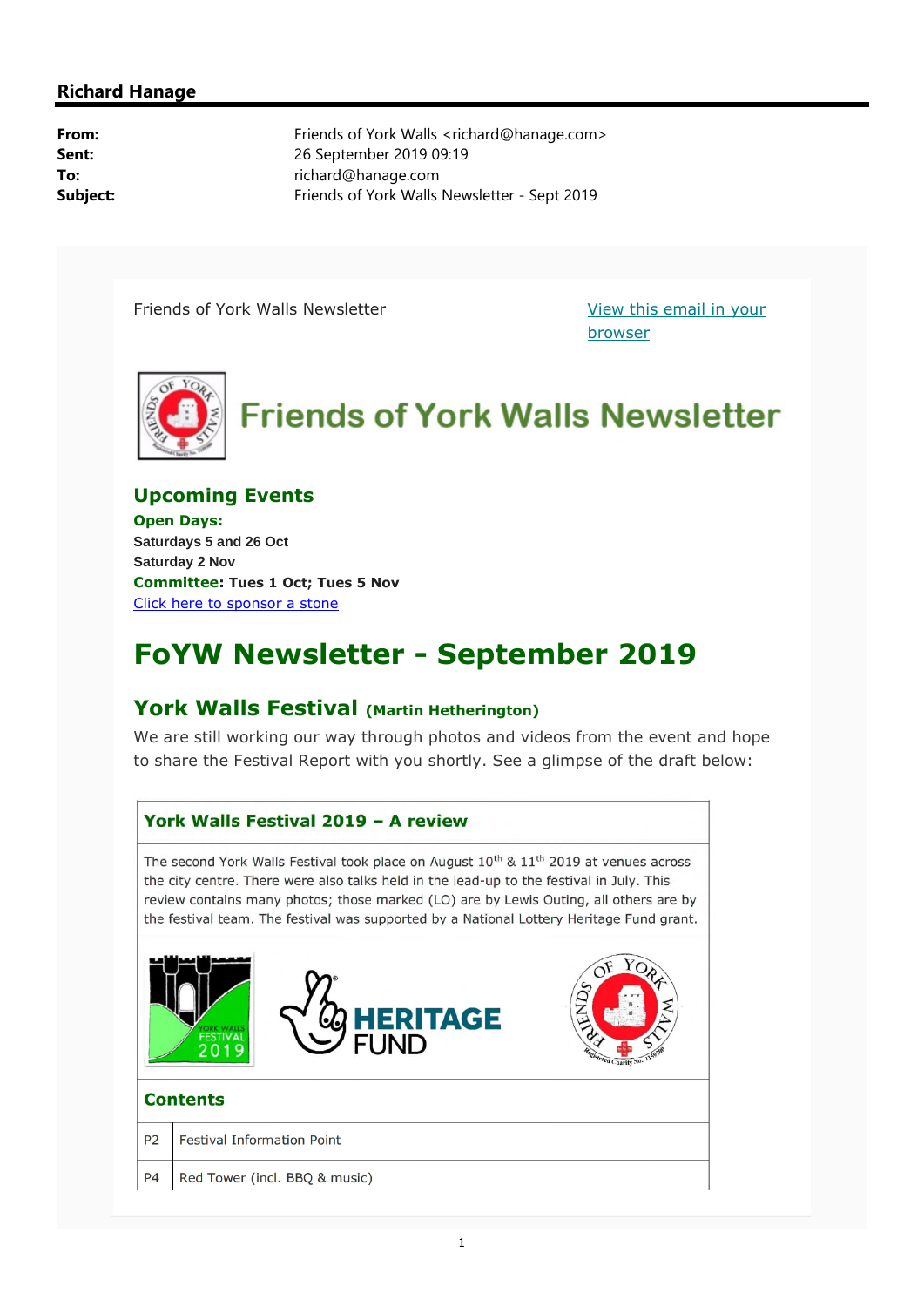*Draft of 2019 Festival report - Author: Martin Hetherington*

In the meantime, here's a great picture of the top floor of the Postern Tower while we were cleaning up just before the Festival:



*Cleaning the Top floor - Photo: Sally Hauser*

# **Busiest Heritage Open Days Yet (Martin Hetherington)**

A gorgeous sunny day in York last Saturday brought another busy day at FPT. Indeed, the 426 visitors, added to the 414 the previous Saturday, made it our busiest Heritage Open Days yet.

More than that though, we have now had a run of five successive openings with over 400 visitors, which is a first. As the graph below shows, the average for the year is far exceeding any previous year.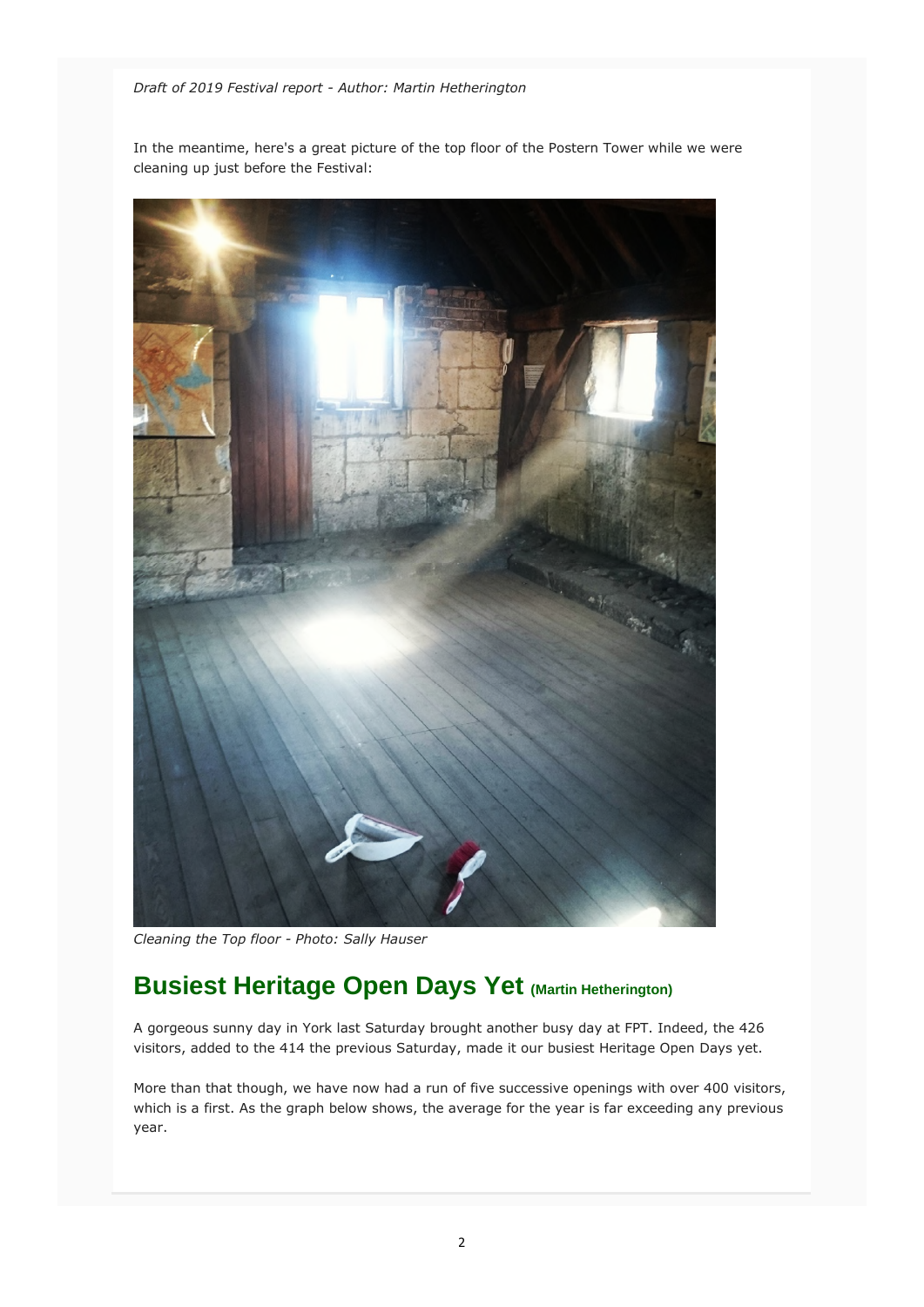

*Average number of visitors per day - Graph: Martin Hetherington*

## **Annual Friends Meeting - 2020 (Sam McDermott)**

A date for your 2020 diary: the 2020 Annual Friends Meeting will be at 2pm on Saturday 16th May. The location will be confirmed later.

## **New Bar Walls Manager - Louisa Hood (Simon Mattam)**



Louisa Hood was recently appointed as the new 'Bar Walls Manager'. A quick internet search found this photo - of about 5 years ago. The photo is from when she was researching public engagement with art museums for her doctorate. For this research she was embedded with Tate galleries all over the country. She has also worked for English Heritage and for the National Trust at Stowe and, since July, has been York's first permanent Bar Walls Manager.

Mid-September she said: "I'm enjoying the new role so far, and I shall work closely with City Archaeologists, John and Claire, as well as other special interest groups and supporters of the walls."

At Fishergate Postern Tower we are already grateful to Louise for managing to get the 21st century electric cable removed from our early 16th century toilet. The cable, tapping into a citycontrolled floodlight as if we were in an enterprising but ramshackle shanty town, had been an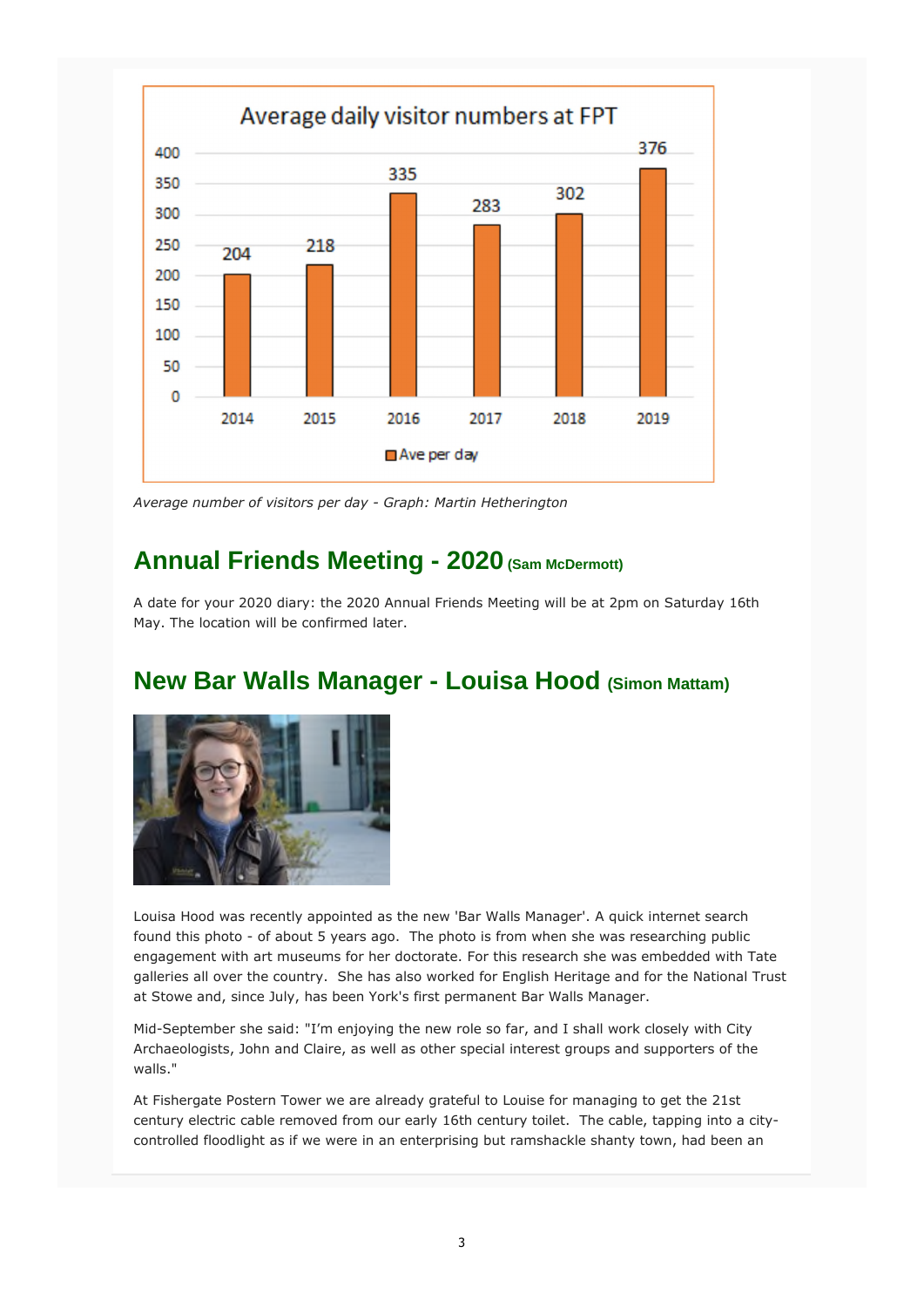unused annoyance for years. She is now working on getting the tree pruned back to protect the roof - CYC's tree person has said he's happy for it to be done but can't do it from his budget.

One of her first big jobs is to write the brief for the updating of the 2004 'Walls Management and Conservation Plan' which will, this time, include interpretation and ecological plans. This job was originally timed for last autumn. We will be invited to comment on the draft.

### **News from the Walls Liaison Group (Simon Mattam)**

This group meets quarterly with the aim of exchanging information and views about the current state of the city walls and, in particular, their management by CYC. The new CYC Walls Manager, Louisa Hood, was introduced at July's meeting and will convene, chair, minute and report to future meetings.



*Access to the Walls? - Photos: Anon and Alamo Stock*

York Minster was represented for the first time at this meeting and we learned that, following consultation, it had dropped the idea of a new route through to the wall-walk from Dean's Park, but was considering very ambitious ideas for the space between the Walls and the Minster Library. It was hoping to develop a plan for a disabled-friendly ramp up to the wall-walk - and was, of course, also considering the complications of accommodating wheelchairs etc. on enough parts of the wall-walk to make such access worthwhile. Along with this it was considering if the inside of Robin Hood Tower could be brought into public use.

Neither Councillor Jonny Crawshaw nor the local group concerned with the misuse of Baile Hill was represented but John Oxley reported that together they had got £5,000 from CYC. Of this, £2,000 was probably going to the Civic Trust for interpretation board[s] there. Bill added that he hoped FoYW might be involved with creating these, especially as there could be money for these from our sharing heritage lottery grant.

[Since the meeting I have heard from Jonny that York Civic Trust are planning to contribute £10,000 and to develop plans for extra railings and the formalisation of access to the hill, we will be consulted on these plans later in their development].

John Oxley said he was still very keen on opening access to the roof of Monk Bar for its remarkable views, especially of the Minster.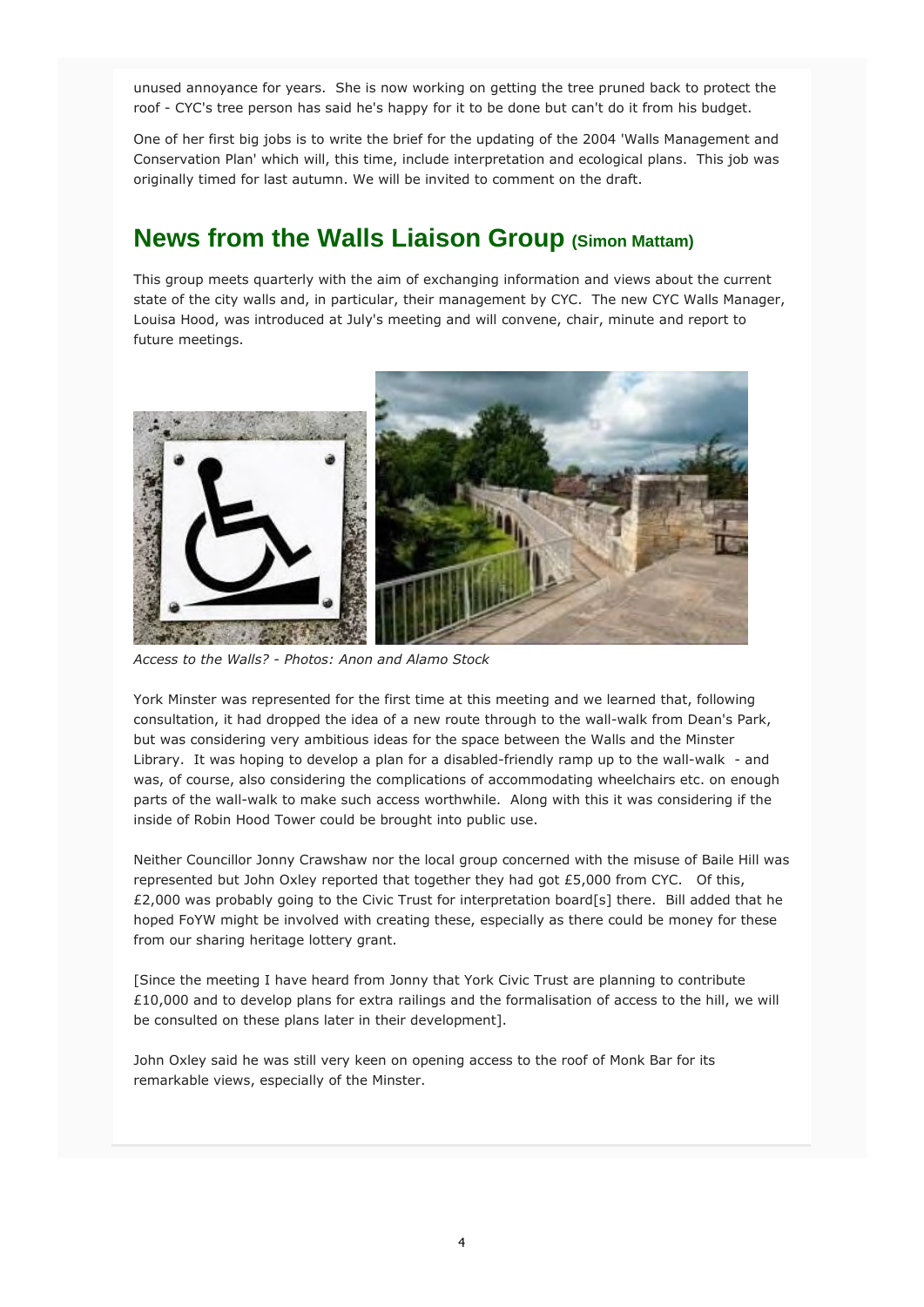### **York Transport Consultation (Civic Trust)**



**Press Release York Civic Trust launch** transport consultation for firms across the city **Ben Pilgrim** August 29th 2019

York Civic Trust has launched a major City-wide transport consultation to find out what people travelling to work in York think are the key issues, and how to tackle them. They are partnering with the York Environment Forum and the York Bus Forum. The Trust has launched a survey that will start on the 2<sup>nd</sup> September and run until 30<sup>th</sup> September.

**Commuters travelling into York** can take part in the survey which can be found at: https://surveys.qaresearch.co.uk/YorkTransportCommuters.asp

**Employees who are York residents** can take part in the survey by visiting: https://surveys.qaresearch.co.uk/YorkTransportResidents.asp

Click for full press release. Click for Poster.

## **'Rougier Street Arch' (Simon Mattam)**



'*Rougier Street Arch' - Photo: Unknown*

The new Bar Walls Manager, Louisa Hood [Louisa.Hood@york.gov.uk], would like to hear from you if you could help her have access to any architectural drawings of the road arch through the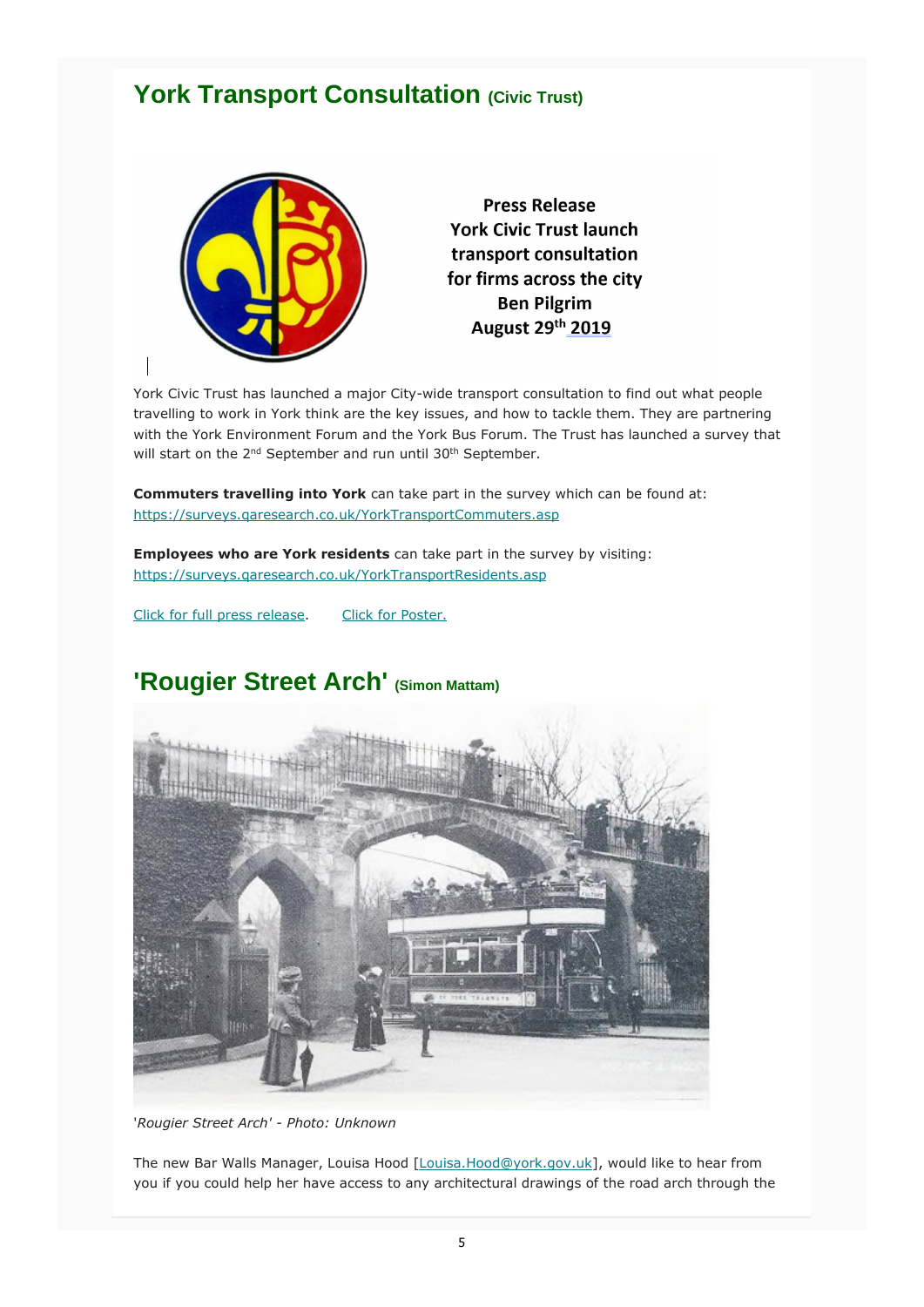Walls that takes traffic coming into the city from the railway station. It was remodelled around 1965.

#### **Flower of the Month (Simon Mattam)**



*'Common Ragwort below York Castle Walls' - Photo: Simon Mattam* 

#### **September's flower is ragwort, AKA 'Stinking Willy' or 'Staggerwort'.**

Don't let this photo mislead you, it was taken early last month in the happy little riot of wild flowers below the most southerly of towers in the curtain wall that once surrounded York Castle, the tower that sticks out towards the busy inner ring-road. This September ragwort is in less showy flower in many places, for example beside and in the Roman walls at the back of Explore Library and on the ramparts between Micklegate Bar and Toft Tower. These 'Queen Street ramparts' are not being mowed till "September/October" to encourage wild flowers.

Common ragwort has, as the name suggests, long been very familiar to many people. In the early 19th century the farm labourer and poet, John Clare said its brightness made sunlight seem shadowy while Rabbie Burns gave it a romantic wickedness by saying "withered hags" on "ragweed nags" skimmed "the moors and dizzy crags with lightning speed" – when witches flew with the devil.

It is the leaves that are specially ragged though the whole plant does not have a tidy, prettily perfect look so it doesn't seem to matter when the smart yellow and black caterpillars [can you see them in the photo?] of the cinnabar moth feed on it; it is their main food.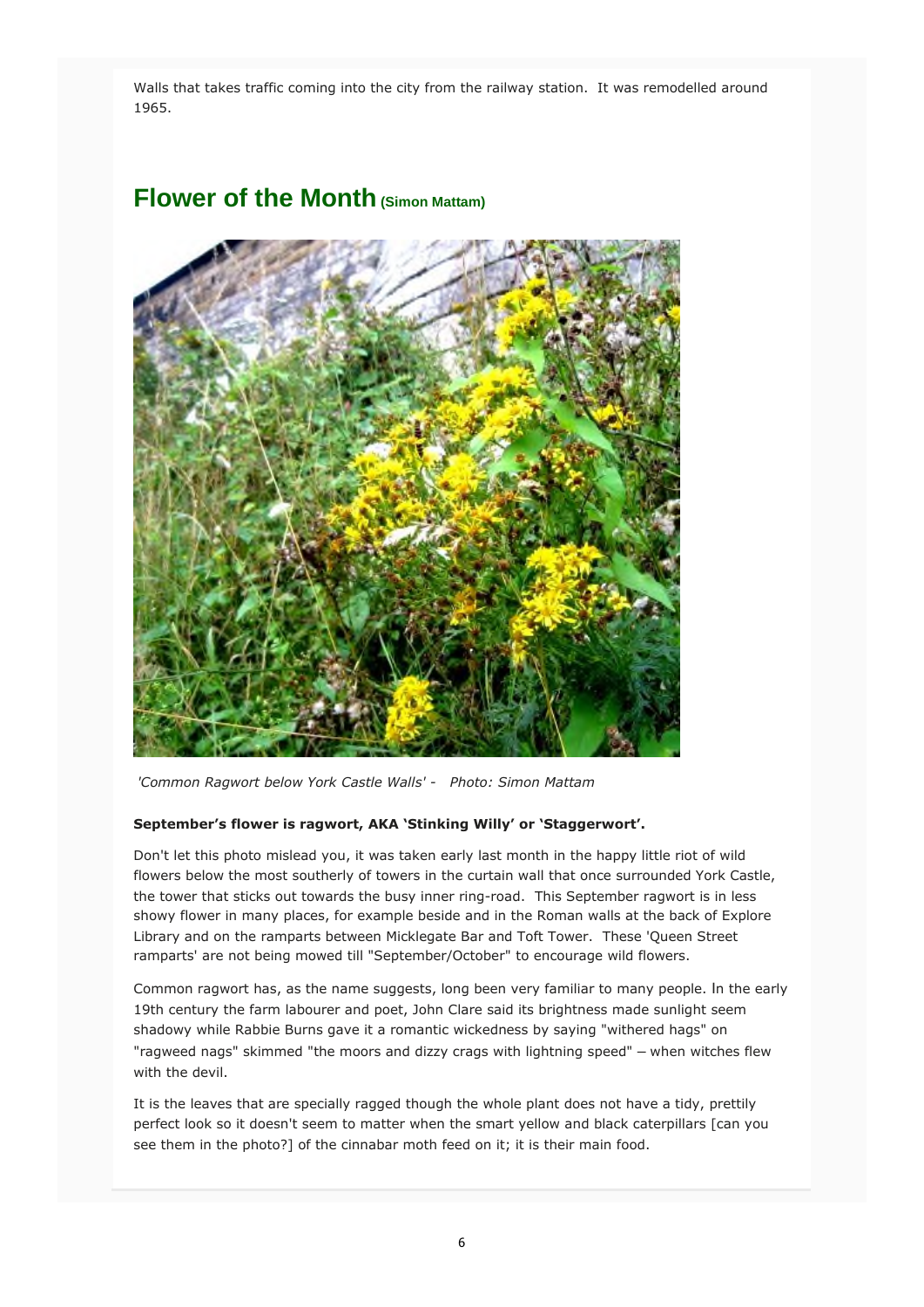It is a controversial plant and has suffered from misinformation and organised assault –mainly because it can cause fatal liver damage in horses and cattle [this explains 'staggerwort']. As with buttercups, they avoid ragwort when it is living but, unlike buttercups, it is also poisonous to them when it is dead and dry. A landowner can be given a government order to control the ragwort on their land but Friends of the Earth see it as a valuable part of nature, just to be kept out of hay.

Now I am wondering about October's flower. Will yellow corydalis still be shouting from the walls for attention? Should ferns and/or fungi be considered honorary flowers? What flowers will be hanging on in there -as surely none will be at their best?

Suggestions on this – or offers of help with increasing people's enjoyment of nature on the ramparts [perhaps by devising a nature trail] – are very welcome. Simon Mattam ps.mattam@outlook.com

| Glen McGowan           | Chair        |
|------------------------|--------------|
| Penny Heptonstall      | Treasurer    |
| Sam McDermott          | Secretary    |
| Alan Fleming           | Website      |
| <b>Emily Greenaway</b> | Fund-raising |
| <b>Bill Hill</b>       | Fund-raising |
| Martin Hetherington    | Volunteers   |
| Simon Mattam           |              |
| <b>Guy Newton</b>      |              |

#### Richard Hanage (richard@hanage.com) **Editor, on behalf of the FoYW committee.**

The committee may be contacted at friendsofyorkwalls@gmail.com If you would like to attend a committee meeting, please contact Sam McDermott. The meetings are normally on the first Tuesday of the month.

The 'Friends of York Walls' is a Charitable Incorporated Organisation representing York's walls & defences. Registered Charity: No. 1159300 www.yorkwalls.org.uk



*Copyright © 2019 Friends of York Wall, All rights reserved.* You are receiving this email because you are a supporter of the 'Friends of York Walls'